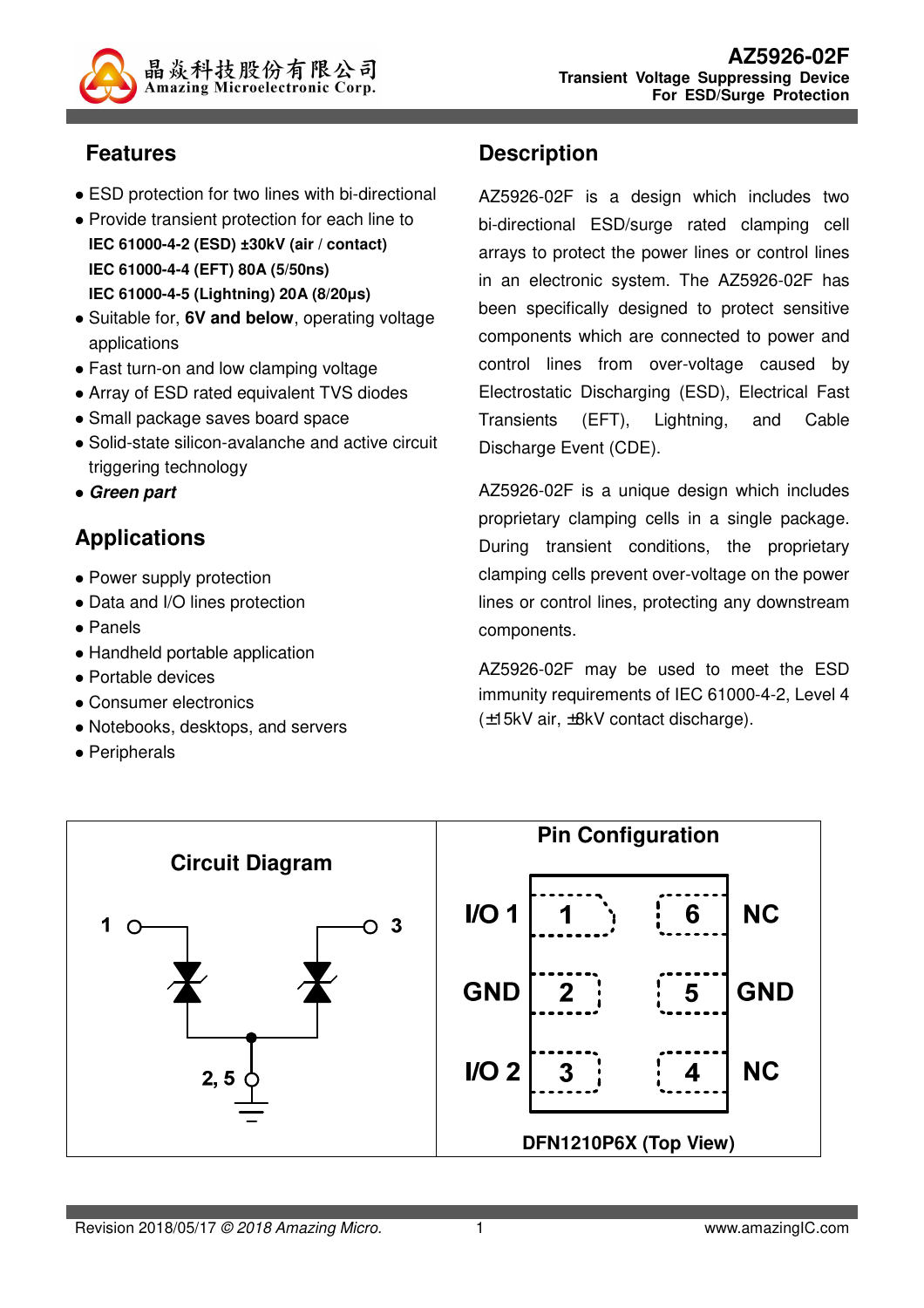

#### **SPECIFICATIONS**

| <b>ABSOLUTE MAXIMUM RATINGS</b> ( $T_{A}$ = 25 $^{\circ}$ C, unless otherwise specified) |                                      |                 |             |  |
|------------------------------------------------------------------------------------------|--------------------------------------|-----------------|-------------|--|
| <b>PARAMETER</b>                                                                         | <b>SYMBOL</b>                        | <b>RATING</b>   | <b>UNIT</b> |  |
| Peak Pulse Current ( $tp = 8/20\mu s$ )                                                  | $I_{PP}$ (Note 1)                    | 20              | A           |  |
| Operating Voltage (I/O pin-GND)                                                          | $V_{DC}$                             | 6.5             |             |  |
| ESD per IEC 61000-4-2 (Air)                                                              | $V_{ESD-1}$<br>±30                   |                 | kV          |  |
| ESD per IEC 61000-4-2 (Contact)                                                          | $\mathsf{V}_{\mathsf{ESD}\text{-}2}$ | ±30             |             |  |
| <b>Lead Soldering Temperature</b>                                                        | $T_{\texttt{SOL}}$                   | 260 (10 sec.)   | $^{\circ}C$ |  |
| <b>Operating Temperature</b>                                                             | $T_{OP}$                             | $-55$ to $+125$ | $^{\circ}C$ |  |
| Storage Temperature                                                                      | ${\sf T}_{\text{STO}}$               | $-55$ to $+150$ | $^{\circ}C$ |  |

| <b>ELECTRICAL CHARACTERISTICS</b>                    |                                                           |                                                                                                                |            |            |            |             |
|------------------------------------------------------|-----------------------------------------------------------|----------------------------------------------------------------------------------------------------------------|------------|------------|------------|-------------|
| <b>PARAMETER</b>                                     | <b>SYMBOL</b>                                             | <b>CONDITION</b>                                                                                               | <b>MIN</b> | <b>TYP</b> | <b>MAX</b> | <b>UNIT</b> |
| <b>Reverse Stand-Off</b><br>Voltage                  | $V_{RWM}$                                                 | Pin-1,-3 to pin-2, -5, T=25 °C.                                                                                | -6         |            | 6          | V           |
| Channel Leakage<br>Current                           | $I_{CH\text{-}\text{Leak}}$                               | $V_{Pin-1,-3} = 6V$ , $V_{Pin-2,-5} = 0V$ ,<br>$T=25$ °C.                                                      |            |            | 1          | μA          |
| Reverse Breakdown<br>Voltage                         | $V_{BV}$                                                  | $I_{\text{BV}} = 1 \text{mA}, T = 25 \text{ °C}, \text{pin-1}, -3 \text{ to}$<br>pin-2, -5.                    | 6.7        |            | 10         | V           |
| Surge Clamping<br>$V_{CL-surge}$<br>Voltage (Note 1) |                                                           | $I_{PP}$ =5A, tp=8/20 $\mu$ s, T=25 °C,<br>any I/O pin to GND.                                                 |            | 10         |            | v           |
|                                                      | $I_{PP}$ =20A, tp=8/20µs, T=25 °C,<br>any I/O pin to GND. |                                                                                                                | 13         |            | V          |             |
| <b>ESD Clamping</b><br>Voltage (Note 2)              | $V_{ESD\_CL}$                                             | IEC 61000-4-2 +8kV ( $I_{TLP}$ = 16A),<br>Contact mode, T=25 °C, any I/O<br>pin to GND.                        |            | 10.5       |            | V           |
| <b>ESD Dynamic</b><br><b>Turn-on Resistance</b>      | $R_{\text{dynamic}}$                                      | IEC 61000-4-2, $0 \sim +8kV$ , Contact<br>mode, $T=25$ °C, any I/O pin to<br>GND.                              |            | 0.14       |            | Ω           |
| Channel Input<br>Capacitance                         | $C_{IN}$                                                  | $V_{\text{Pin-2, -5}} = 0 V$ , $V_{\text{IN}} = 0 V$ , $f = 1 M Hz$ ,<br>T=25 $\degree$ C, any I/O pin to GND. |            | 32         | 40         | рF          |

Note 1: The Peak Pulse Current measured conditions:  $t_p = 8/20 \mu s$ ,  $2\Omega$  source impedance.

Note 2: ESD Clamping Voltage was measured by Transmission Line Pulsing (TLP) System.

TLP conditions:  $Z_0 = 50\Omega$ ,  $t_p = 100$ ns,  $t_r = 1$ ns.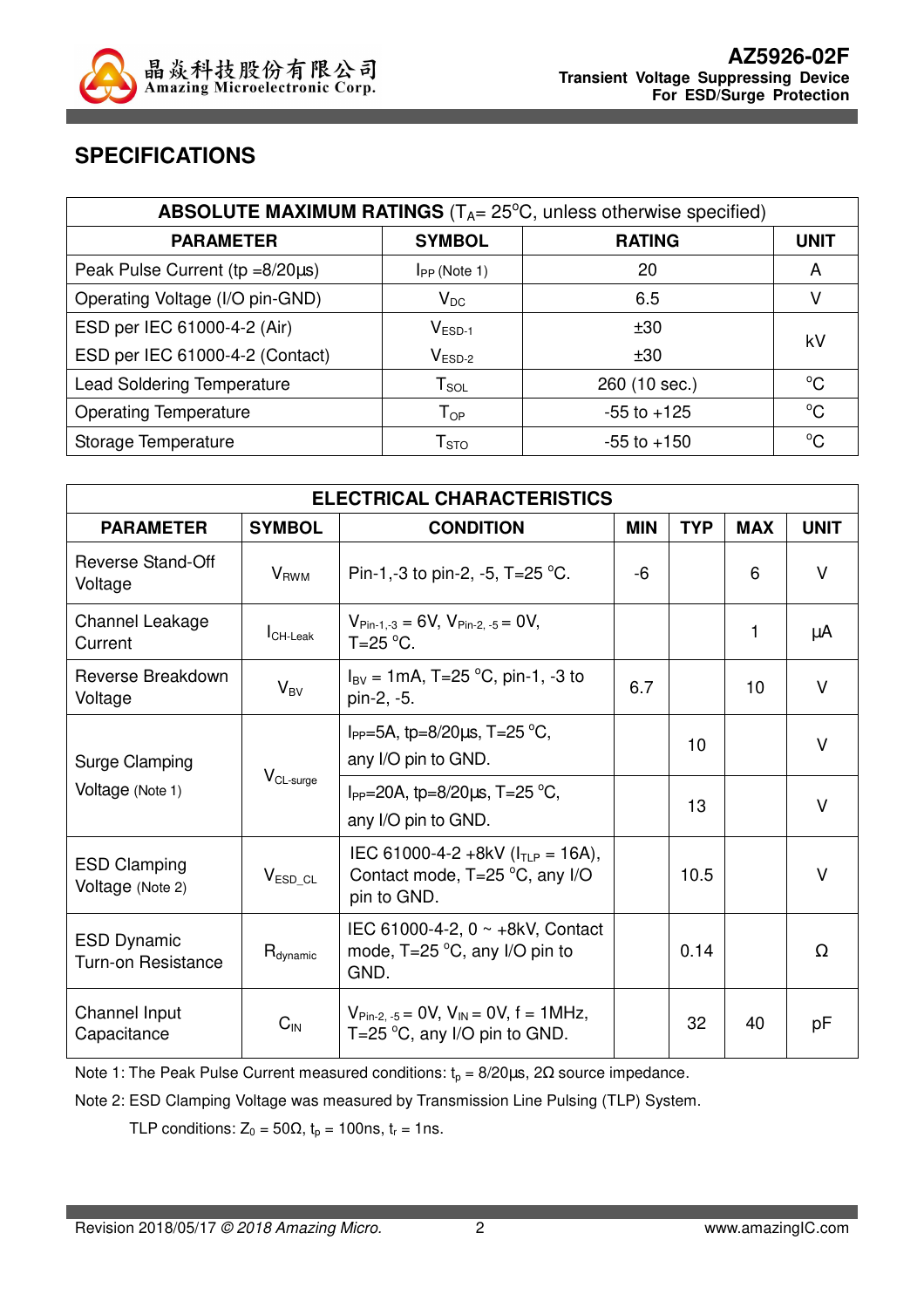

**Typical Characteristics**





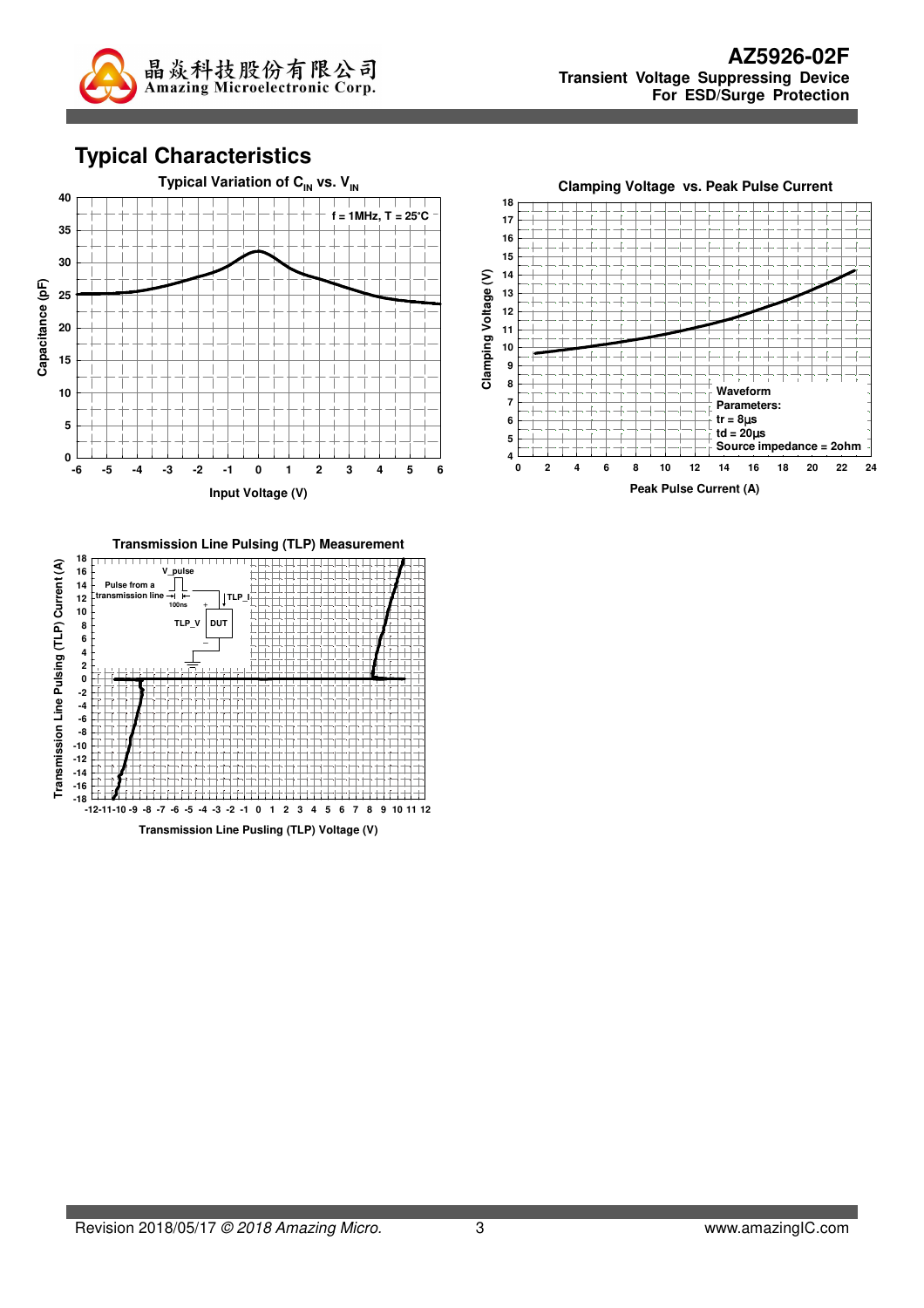

#### **Application Information**

The AZ5926-02F is designed to protect two lines against system ESD/Lightning pulses by clamping them to an acceptable reference. It provides bi-directional protection.

The device connection of the AZ5926-02F is shown in Fig. 1. Protected lines, such as data lines, control lines, or power lines, are connected at pin 1 and pin 3 respectively. **The pin2 and pin5 are the ground pins. These two pins should be directly connected to the GND rail of PCB (Printed Circuit Board).** In order to minimize parasitic inductance in the board traces, all path lengths connected to the pins of AZ5926-02F should be kept as short as possible.

In order to obtain enough suppression of ESD induced transient, a good circuit board is critical. Thus, the following guidelines are recommended:

- Minimize the path length between the protected lines and the AZ5926-02F.
- Place the AZ5926-02F near the input terminals or connectors to restrict transient coupling.
- The ESD current return path to ground should be kept as short as possible.
- Use ground planes whenever possible.
- NEVER route critical signals near board edges and near the lines which the ESD transient easily injects to.



**Fig. 1**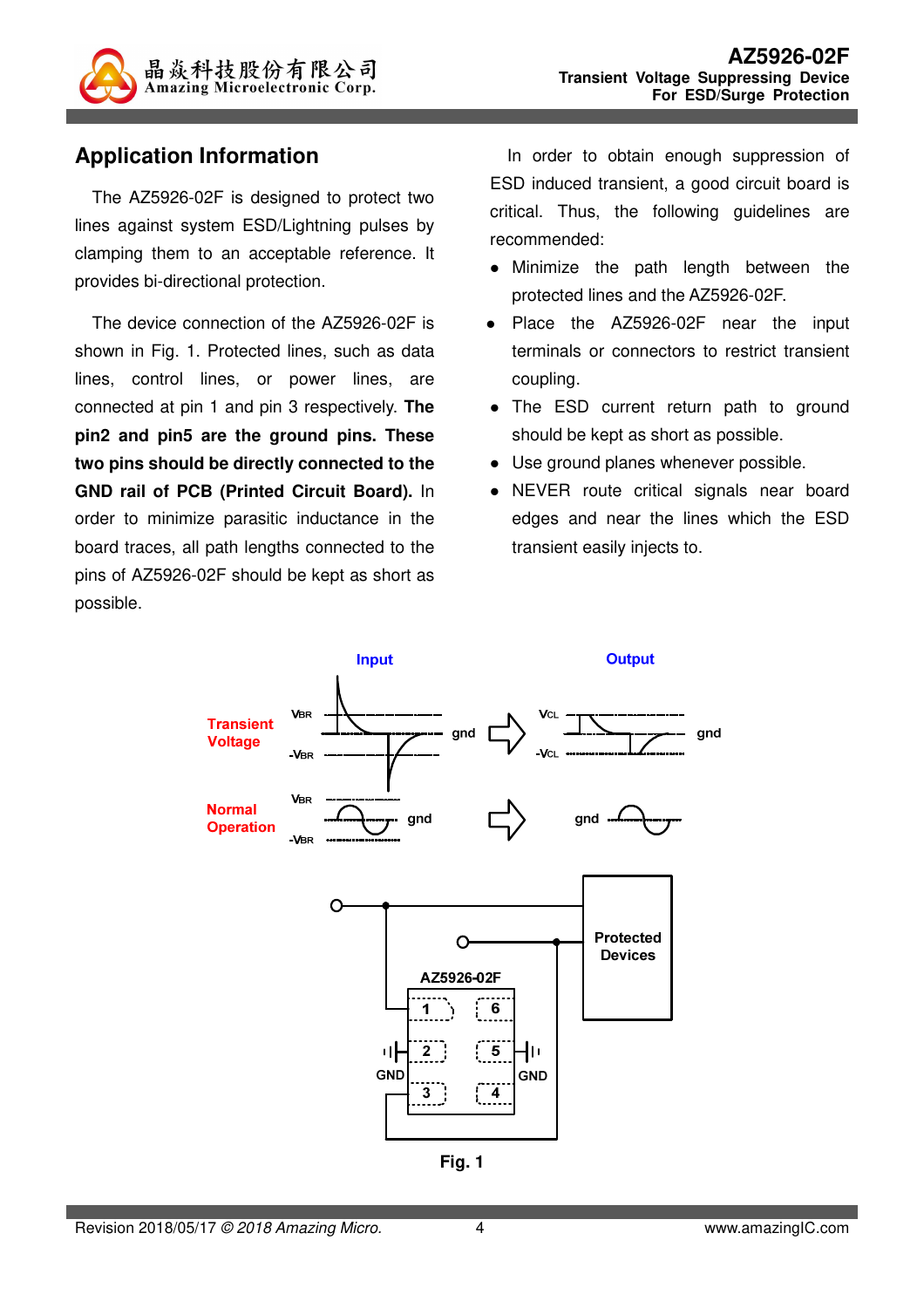

#### **Mechanical Details**

### **DFN1210P6X** PACKAGE DIAGRAMS AND DIMENSIONS







| <b>SYMBOL</b>  | <b>MILLIMETERS</b> |      |      |  |
|----------------|--------------------|------|------|--|
|                | MIN.               | NOM. | MAX. |  |
| D              | 0.95               | 1.00 | 1.05 |  |
| E              | 1.15               | 1.20 | 1.25 |  |
| A              | 0.41               | 0.45 | 0.50 |  |
| A <sub>1</sub> | 0.00               | 0.02 | 0.05 |  |
| е              | 0.40 BSC           |      |      |  |
| b              | 0.15               | 0.20 | 0.25 |  |
|                | 0.25               | 0.35 | 0.45 |  |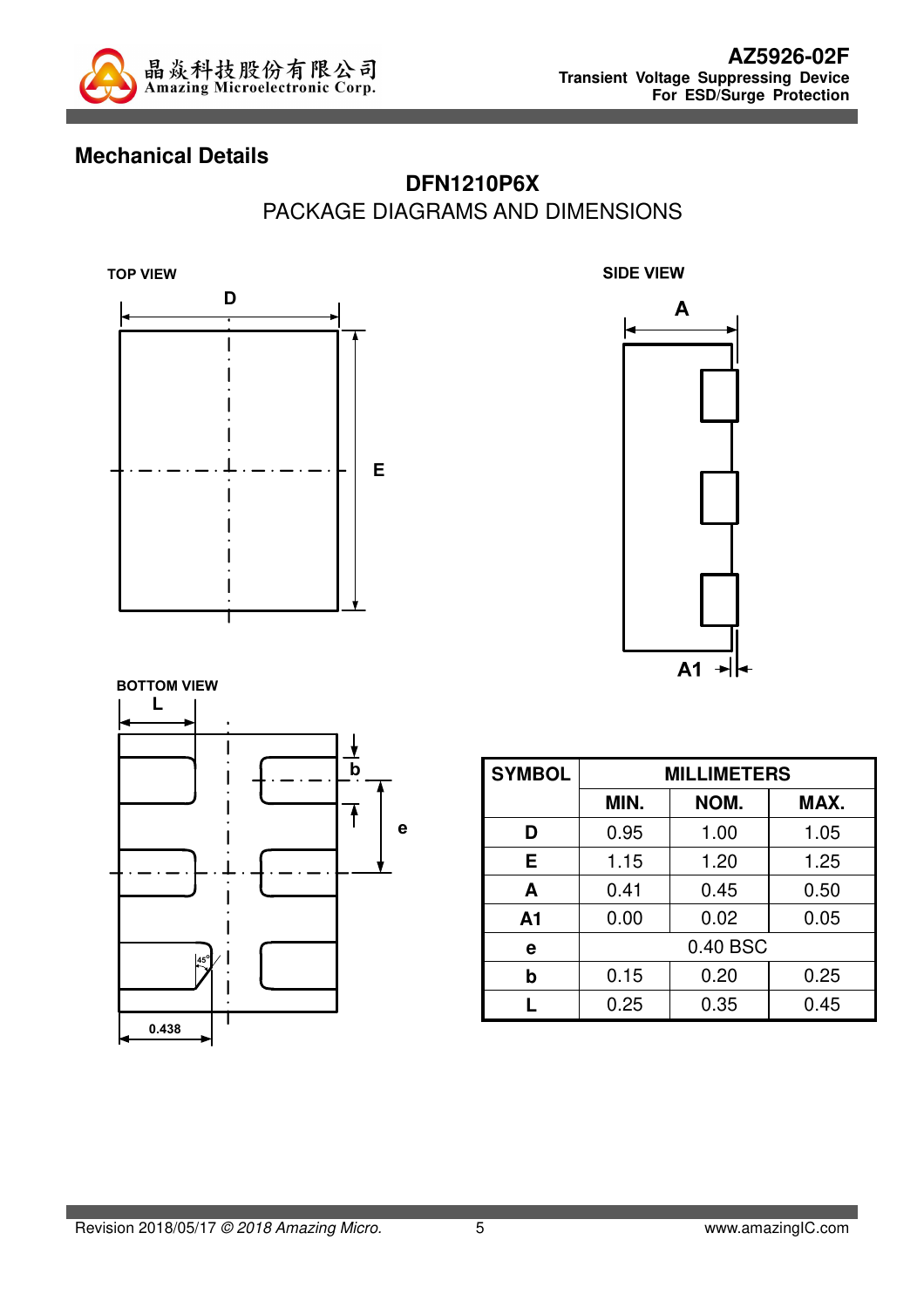

#### **LAND LAYOUT**



| <b>Dimensions</b> |                   |               |  |
|-------------------|-------------------|---------------|--|
| <b>Index</b>      | <b>Millimeter</b> | <b>Inches</b> |  |
| A                 | 0.875             | 0.034         |  |
| B                 | 0.20              | 0.008         |  |
| C                 | 0.40              | 0.016         |  |
| D                 | 0.20              | 0.008         |  |
| Е                 | 0.675             | 0.027         |  |
| F                 | 1.55              | 0.061         |  |

Notes:

This LAND LAYOUT is for reference purposes only. Please consult your manufacturing partners to ensure your company's PCB design guidelines are met.

#### **MARKING CODE**



F = Device Code

| <b>Part Number</b> | <b>Marking Code</b> |  |
|--------------------|---------------------|--|
| AZ5926-02F.R7G     |                     |  |
| (Green Part)       |                     |  |

Note : Green means Pb-free, RoHS, and Halogen free compliant.